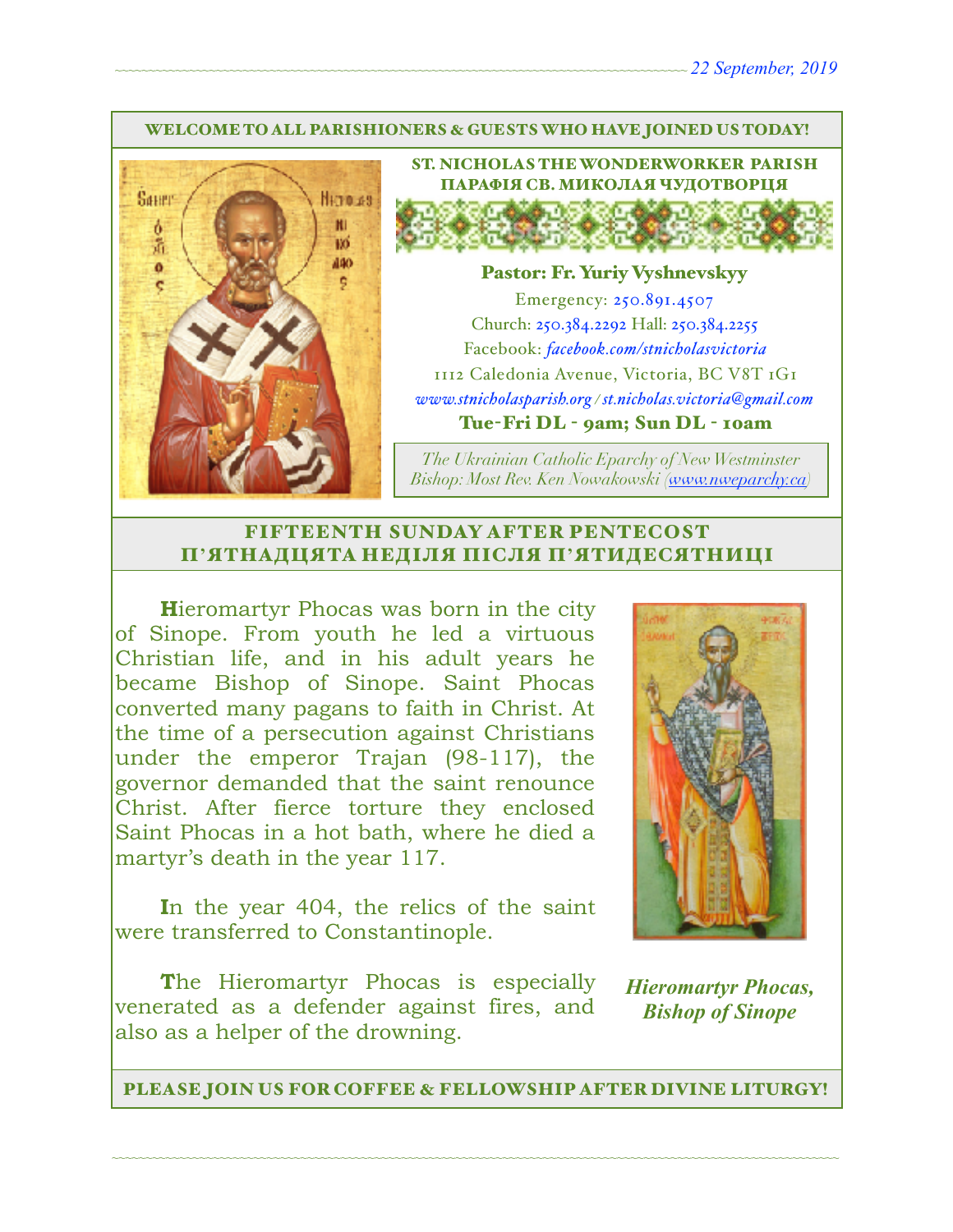| <b>SUNDAY HYMNS</b>                                                                                                                                                                                                                                                                                                                                                                                                                                                                                                                                                                                                                                                                                                                                                                                                                                                                                                                                                                                                                             |                   |                                                             |                                               |                          |          |  |
|-------------------------------------------------------------------------------------------------------------------------------------------------------------------------------------------------------------------------------------------------------------------------------------------------------------------------------------------------------------------------------------------------------------------------------------------------------------------------------------------------------------------------------------------------------------------------------------------------------------------------------------------------------------------------------------------------------------------------------------------------------------------------------------------------------------------------------------------------------------------------------------------------------------------------------------------------------------------------------------------------------------------------------------------------|-------------------|-------------------------------------------------------------|-----------------------------------------------|--------------------------|----------|--|
| <b>OPENING HYMN</b>                                                                                                                                                                                                                                                                                                                                                                                                                                                                                                                                                                                                                                                                                                                                                                                                                                                                                                                                                                                                                             |                   | Увійди Єрею / Come My Friends pg. 238-239                   |                                               |                          |          |  |
| <b>COMMUNION HYMN</b>                                                                                                                                                                                                                                                                                                                                                                                                                                                                                                                                                                                                                                                                                                                                                                                                                                                                                                                                                                                                                           |                   | Вірую Господи / I Do Believe pg. 246-247                    |                                               |                          |          |  |
| <b>CLOSING HYMN</b>                                                                                                                                                                                                                                                                                                                                                                                                                                                                                                                                                                                                                                                                                                                                                                                                                                                                                                                                                                                                                             |                   | О Спомагай Нас / Always Protect Us pg. 364-366              |                                               |                          |          |  |
| Please join us today in singing our Sunday hymns!                                                                                                                                                                                                                                                                                                                                                                                                                                                                                                                                                                                                                                                                                                                                                                                                                                                                                                                                                                                               |                   |                                                             |                                               |                          |          |  |
| <b>SUNDAY &amp; DAILY SCHEDULE</b>                                                                                                                                                                                                                                                                                                                                                                                                                                                                                                                                                                                                                                                                                                                                                                                                                                                                                                                                                                                                              |                   |                                                             |                                               |                          |          |  |
| <b>SUNDAY, September 22</b>                                                                                                                                                                                                                                                                                                                                                                                                                                                                                                                                                                                                                                                                                                                                                                                                                                                                                                                                                                                                                     |                   | Divine Liturgy - for the Parishioners of St Nicholas Parish |                                               |                          | 10:00 AM |  |
| <b>MONDAY, September 23</b>                                                                                                                                                                                                                                                                                                                                                                                                                                                                                                                                                                                                                                                                                                                                                                                                                                                                                                                                                                                                                     |                   | <b>NO SERVICES</b>                                          |                                               |                          |          |  |
| TUESDAY, September 24                                                                                                                                                                                                                                                                                                                                                                                                                                                                                                                                                                                                                                                                                                                                                                                                                                                                                                                                                                                                                           |                   | Divine Liturgy                                              |                                               |                          | 9:00 AM  |  |
| <b>WEDNESDAY, September 25</b>                                                                                                                                                                                                                                                                                                                                                                                                                                                                                                                                                                                                                                                                                                                                                                                                                                                                                                                                                                                                                  |                   | Divine Liturgy                                              |                                               |                          | 9:00 AM  |  |
| THURSDAY, September 26                                                                                                                                                                                                                                                                                                                                                                                                                                                                                                                                                                                                                                                                                                                                                                                                                                                                                                                                                                                                                          |                   | <b>Divine Liturgy</b>                                       |                                               |                          | 9:00 AM  |  |
| FRIDAY, September 27                                                                                                                                                                                                                                                                                                                                                                                                                                                                                                                                                                                                                                                                                                                                                                                                                                                                                                                                                                                                                            |                   | Divine Liturgy                                              |                                               |                          | 9:00 AM  |  |
| <b>SATURDAY, September 28</b>                                                                                                                                                                                                                                                                                                                                                                                                                                                                                                                                                                                                                                                                                                                                                                                                                                                                                                                                                                                                                   |                   | <b>NO SERVICES</b>                                          |                                               |                          |          |  |
| <b>SUNDAY, September 29</b>                                                                                                                                                                                                                                                                                                                                                                                                                                                                                                                                                                                                                                                                                                                                                                                                                                                                                                                                                                                                                     |                   | Divine Liturgy - for the Parishioners of St Nicholas Parish |                                               |                          | 10:00 AM |  |
| Please Note: to request a Divine Liturgy for a special intention, please see Fr. Yuriy to arrange for it!                                                                                                                                                                                                                                                                                                                                                                                                                                                                                                                                                                                                                                                                                                                                                                                                                                                                                                                                       |                   |                                                             |                                               |                          |          |  |
| <b>SUNDAY EPISTLE READERS</b>                                                                                                                                                                                                                                                                                                                                                                                                                                                                                                                                                                                                                                                                                                                                                                                                                                                                                                                                                                                                                   |                   |                                                             |                                               |                          |          |  |
| <b>DATE</b>                                                                                                                                                                                                                                                                                                                                                                                                                                                                                                                                                                                                                                                                                                                                                                                                                                                                                                                                                                                                                                     | <b>READING</b>    | <b>UKRAINIAN</b>                                            |                                               | <b>ENGLISH</b>           |          |  |
| <b>SUNDAY, September 22</b>                                                                                                                                                                                                                                                                                                                                                                                                                                                                                                                                                                                                                                                                                                                                                                                                                                                                                                                                                                                                                     | 2 Cor. 4: 6-15    | Liliia Palyvoda                                             |                                               | Carol Chapman            |          |  |
| <b>SUNDAY, September 29</b>                                                                                                                                                                                                                                                                                                                                                                                                                                                                                                                                                                                                                                                                                                                                                                                                                                                                                                                                                                                                                     | 2 Cor. 6: 1-10    |                                                             | Glikeria Iwanuck                              | Peter Iwanuck            |          |  |
| <b>SUNDAY, October 6</b>                                                                                                                                                                                                                                                                                                                                                                                                                                                                                                                                                                                                                                                                                                                                                                                                                                                                                                                                                                                                                        | 2 Cor. 6: 16-17:1 | Motria Koropecky                                            |                                               | Darryl Huculak           |          |  |
| <b>SUNDAY, October 13</b>                                                                                                                                                                                                                                                                                                                                                                                                                                                                                                                                                                                                                                                                                                                                                                                                                                                                                                                                                                                                                       | Heb. 13:7-16      | Yuliya Pelekhata                                            |                                               | Graciela Spaciuk-Schwarz |          |  |
| Thank you, Epistle readers, for your service in proclaiming God's Word!                                                                                                                                                                                                                                                                                                                                                                                                                                                                                                                                                                                                                                                                                                                                                                                                                                                                                                                                                                         |                   |                                                             |                                               |                          |          |  |
| <b>2019 PARISH COUNCIL EXECUTIVE</b>                                                                                                                                                                                                                                                                                                                                                                                                                                                                                                                                                                                                                                                                                                                                                                                                                                                                                                                                                                                                            |                   |                                                             | <b>PASTORAL MINISTRY &amp; HOLY MYSTERIES</b> |                          |          |  |
| CHAIRPERSONAlec Rossa - 250.472.3374<br>VICE-CHAIRPERSONRichard DeMerchant - 250.893.3484<br>BAPTISMSby appointment  <br>SECRETARYLuba Kucharyshyn - 780.476.4260<br>MARRIAGESsix months notice should<br>TREASURERWilliam Vanderven - 250.478.1458<br>be given to the parish priest, and he should be<br>FINANCIAL SECRETARYDavid Newberry - 250.598.8197<br>contacted before any other arrangements are made<br>FUNDRAISING/HALL RENTALRobert Herchak - 250.386.7872<br>FUNERALSby appointment<br>LITURGICAL COMMITTEEMotria Koropecky - 250.658.3051<br>MEMBER AT LARGEWayne Saunders - 780.710.2027<br>Bequests & Wills: Leaving a bequeath is a process of giving a donation through your will. It is<br>simply a distribution from your estate to a charitable organization through your last will and testament. It<br>can be as small or as large a donation as you wish. It is important that you talk to your lawyer about the<br>process. In your kindness please remember St Nicholas the Wonderworker Ukrainian Catholic Church in |                   |                                                             |                                               |                          |          |  |
| your bequeath and will. If anyone wishes to make such a bequeath in their will, the following clause may<br>be included or added to a will: "I give, devise, and bequeath to St Nicholas the Wonderworker Ukrainian<br>Catholic Parish - 1112 Caledonia Avenue, Victoria BC, V8T 1G1, the sum of \$ (or<br>$\%$ of my<br>estate), to be used for the benefit of the parish and it's pastoral activities."                                                                                                                                                                                                                                                                                                                                                                                                                                                                                                                                                                                                                                       |                   |                                                             |                                               |                          |          |  |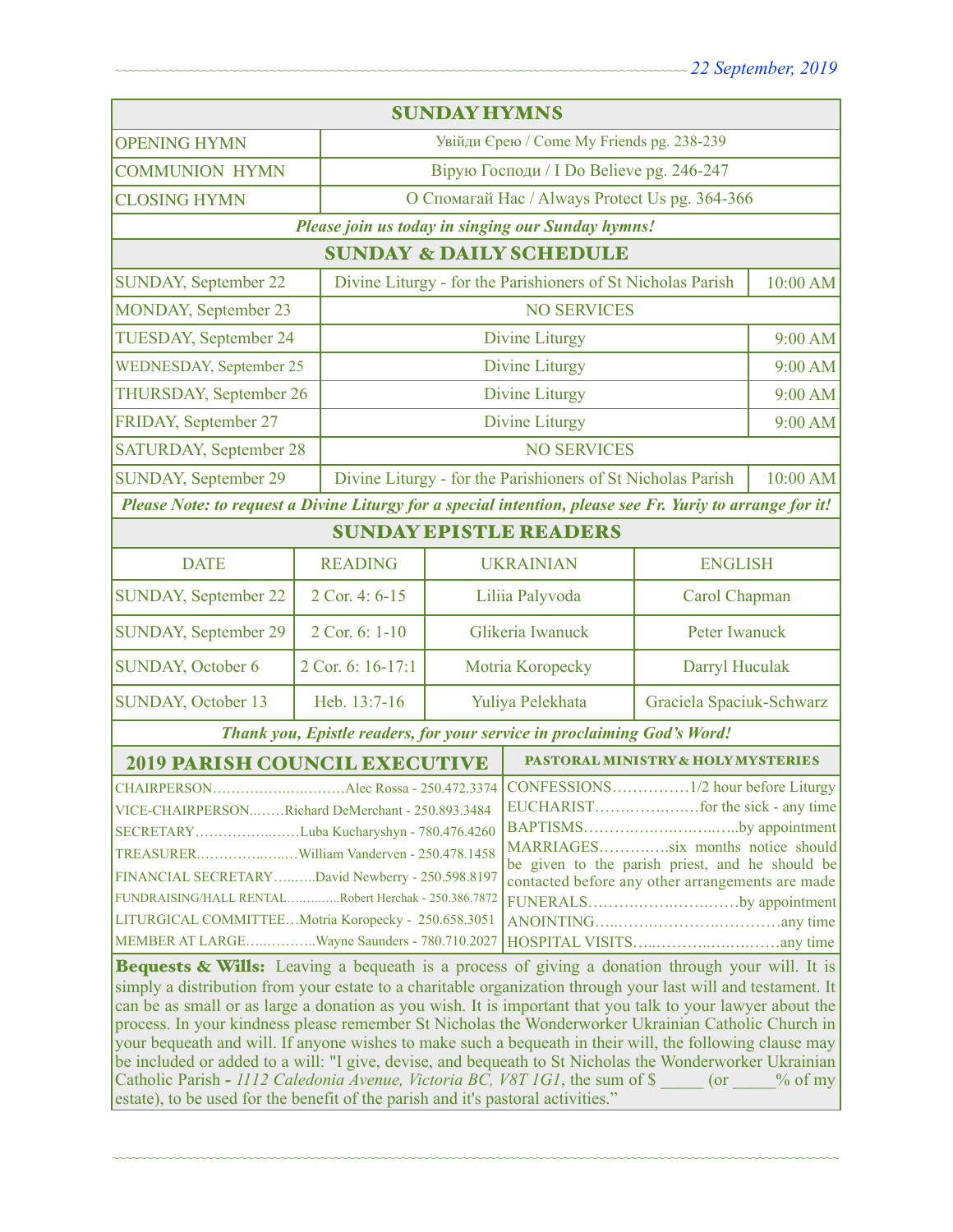### **Vibrant Parish Prayer**

**O** God, Creator of Heaven and Earth! Because of your indescribable love for us, you sent your Only-Begotten Son, Our Lord and Saviour, Jesus Christ - The Way, The Truth, and The Life and our Salvation. In His name, we turn to You. Strengthen our hearts and minds in Christian love and in unity of purpose as we strive to build a Vibrant Parish. Give us the grace to model our lives according to the Word of God. Instill in us the desire to pray and to celebrate the Holy Mysteries as one Christian Family in our Parish Community. Inspire us to follow Your great command to be a servant to the less fortunate among us! Grant this, O Lord, through the mercies and love for mankind of Your Only-Begotten Son with whom You are blessed, together with Your All-Holy, Good and Life-Giving Spirit, now and forever and ever. Amen!



## **St. Nicholas Parish**

**A Place To Encounter The Living Christ** Through the word, the Holy Mysteries & Prayer, Serving One's Neighbor, Leadership Fostering & Serving Unity and Missionary Spirit (His Beatitude Sviatoslav)



### **Молитва Живої Парафії**

**Г**осподи Ісусе Христе, Пастирю Добрий, як колись Ти пригорнув заблуканих овечок, щоб вони пізнали Твій голос і були Твоїм стадом, так і сьогодні глянь ласкаво з небесних висот на нашу парафію та зішли на неї Твого Святого Духа, щоб вона була місцем пізнання радості Доброї Новини. Скріплюй нас Твоєю присутністю та єднай нас кожночасно в молитві. Даруй нам духа служіння ближньому, щоб у нашій парафії кожний міг зустріти Тебе, милостивого Бога. Благослови наш духовний провід Твоєю мудрістю і дай, щоб ніхто з нас не шкодував ні часу, ні талантів, ні матеріальних дібр для розбудови Твого царства. Єднай нас у мирі та злагоді, щоб ми були Твоєю спільнотою любові. Всели в нас місійного духа, щоб ми стали тим світилом євангельського слова, молитви і добрих діл, що кличе кожного до участі в Божественному житті, щоб славилося, Спасе, Твоє Ім'я з безначальним Твоїм Отцем та пресвятим, благим і животворящим Твоїм Духом нині, і повсякчас, і на віки віків. Амінь.

# DIVINE LITURGY PROPERS

*The Divine Liturgy of our Father among the Saints John Chrysostom An Anthology for Worship: Liturgy - pg. 270-318; propers - pg. 349* 

**Troparion, Tone 6:** Angelic powers were upon Your tomb\* and the guards became like dead men;\* Mary stood before Your tomb\* seeking Your most pure body.\* You captured Hades without being overcome by it.\* You met the Virgin and granted life.\* O Lord, risen from the dead,\* glory be to You.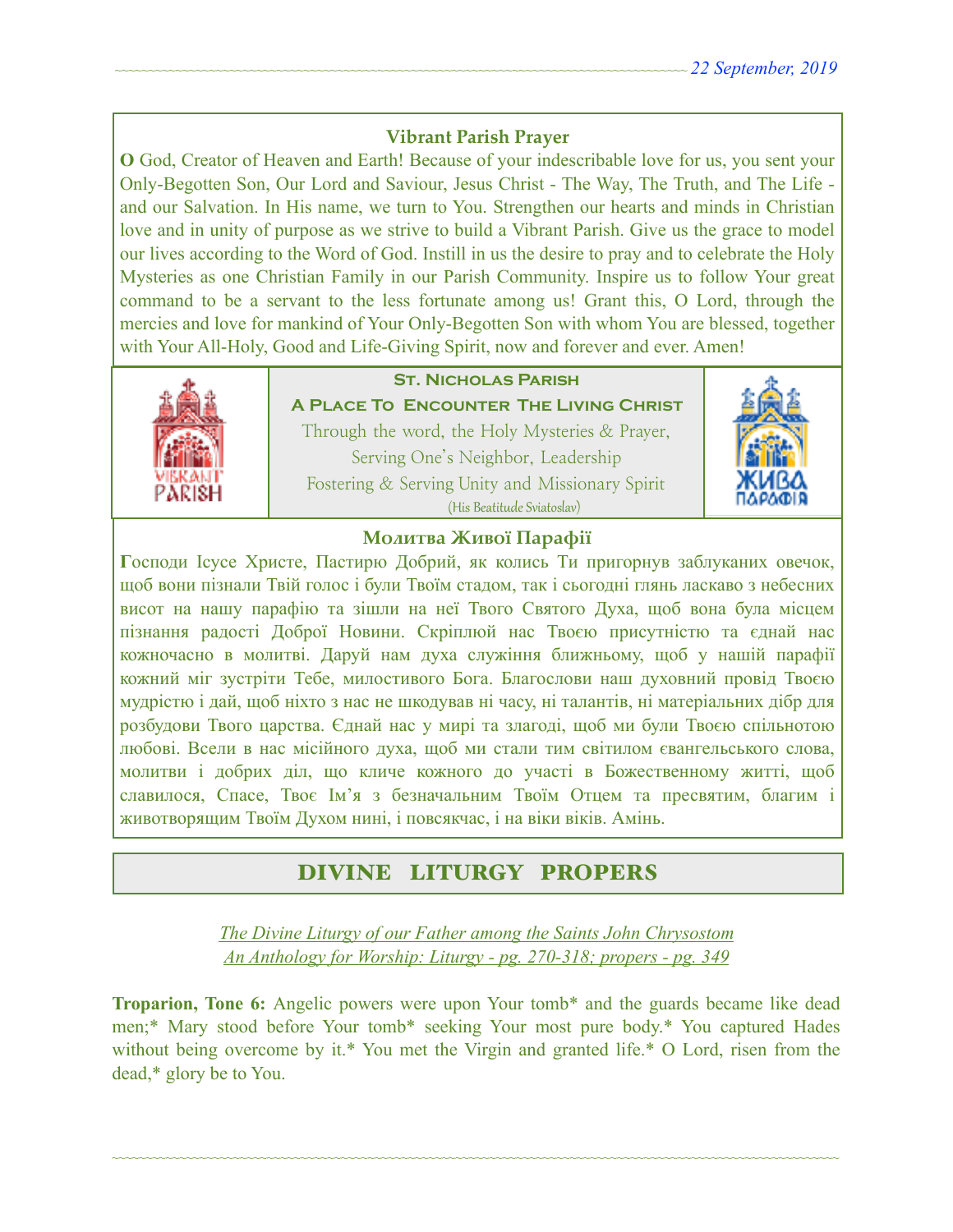**Glory: Kontakion, Tone 6:** With his life-giving hand\* Christ our God, the Giver of life,\* raised all the dead from the murky abyss\* and bestowed resurrection upon humanity.\* He is for all the Saviour,\* the resurrection and the life, and the God of all.

**Now: Theotokion, Tone 6:** Undaunted patroness of Christians,\* O steadfast intermediary with the Creator,\* turn not away from the suppliant voices of sinners,\* but in Your kindness come to help us who cry out to You in faith.\* Be quick to intercede, make haste to plead,\* for You are ever the patroness of those who honour You, O Mother of God.

**Prokimenon, Tone 6:** Save Your people, O Lord,\* and bless Your inheritance. *Verse:* Unto You I will cry, O Lord my God, lest you turn from me in silence.

**Epistle - 2 Cor. 4:6-15 - A Reading from the 2nd Letter of Saint Apostle Paul to Corinthians:** Brothers and Sisters, For it is the God who said, 'Let light shine out of darkness', who has shone in our hearts to give the light of the knowledge of the glory of God in the face of Jesus Christ. But we have this treasure in clay jars, so that it may be made clear that this extraordinary power belongs to God and does not come from us. We are afflicted in every way, but not crushed; perplexed, but not driven to despair; persecuted, but not forsaken; struck down, but not destroyed; always carrying in the body the death of Jesus, so that the life of Jesus may also be made visible in our bodies. For while we live, we are always being given up to death for Jesus' sake, so that the life of Jesus may be made visible in our mortal flesh. So death is at work in us, but life in you. But just as we have the same spirit of faith that is in accordance with scripture—'I believed, and so I spoke'—we also believe, and so we speak, because we know that the one who raised the Lord Jesus will raise us also with Jesus, and will bring us with you into his presence. Yes, everything is for your sake, so that grace, as it extends to more and more people, may increase thanksgiving, to the glory of God.

**Alleluia, Tone 6:** *Verse:* He who lives in the aid of the Most High, shall dwell under the protection of the God of heaven. *Verse:* He says to the Lord: You are my protector and my refuge, my God, in Whom I hope.

**Gospel - Matthew 22:35-46 -** At that time one of them [a scholar of the law] tested him by asking, "Teacher, which commandment in the law is the greatest?" He said to him, "You shall love the Lord, your God, with all your heart, with all your soul, and with all your mind. This is the greatest and the first commandment. The second is like it: You shall love your neighbor as yourself. The whole law and the prophets depend on these two commandments." While the Pharisees were gathered together, Jesus questioned them, saying, "What is your opinion about the Messiah? Whose son is he?" They replied, "David's." He said to them, "How, then, does David, inspired by the Spirit, call him 'lord,' saying: 'The Lord said to my lord, "Sit at my right hand until I place your enemies under your feet"'? If David calls him 'lord,' how can he be his son?" No one was able to answer him a word, nor from that day on did anyone dare to ask him any more questions.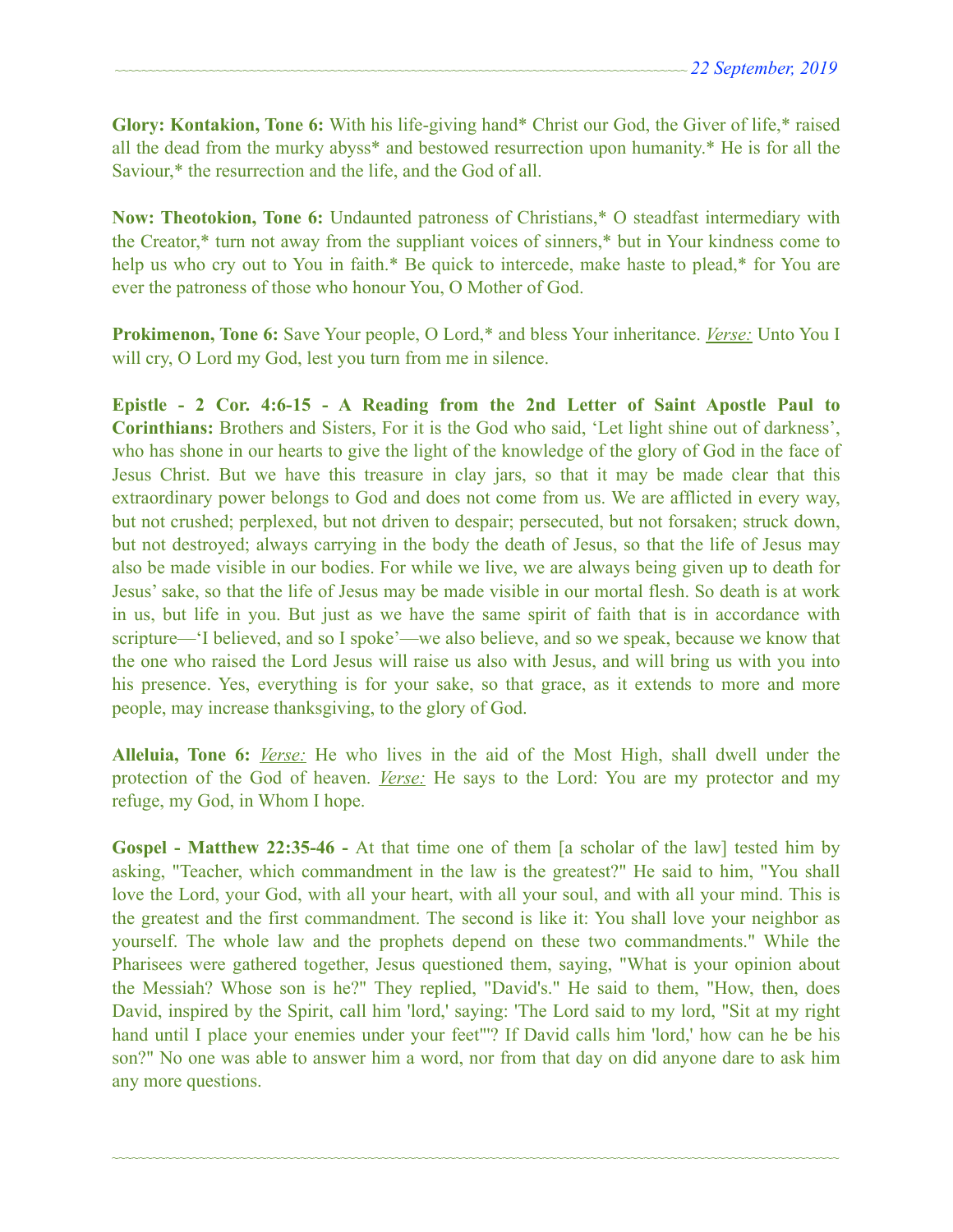**Communion Verse:** Praise the Lord from the heavens;\* praise Him in the highest. Alleluia, alleluia,\* alleluia!

**Prayer After Holy Communion:** Having been made worthy to partake in a mystical way of Your immaculate Body and precious Blood, O Christ our God, I acclaim and bless, worship and glorify You, and proclaim the greatness of Your saving acts, now and for ever and ever. Amen. *(more Prayers After Holy Communion on pg. 324-326 in the Anthology book).* 

#### $\langle$

**Тропар, глас 6:** Ангельські сили на гробі Твоїм\* і сторожі омертвіли;\* Марія ж стояла при гробі,\* шукаючи пречистого тіла Твого.\* Полонив Ти ад і, не переможений від нього,\* зустрів Ти Діву, даруючи життя.\* Воскреслий з мертвих, Господи, слава Тобі!

**Слава: Кондак, глас 6:** Животворною рукою Життєдавець, Христос Бог,\* воскресив з темних безодень всіх померлих\* і подав воскресіння людському родові:\* Він бо усіх Спаситель,\* восресіння, життя і Бог усіх.

**І нині: Богородичний, глас 6:** Заступнице християн бездоганна,\* Посереднице до Творця незамінна,\* не погорди молінням грішних,\* але випереди, як Блага, з поміччю нам, що вірно Тобі співаємо.\* Поспішись на молитву і скоро прийди на моління,\* заступаючи повсякчас, Богородице, тих, що Тебе почитають.

**Прокімен, глас 6:** Спаси, Господи, \* людей Твоїх \* і благослови спадкоємство Твоє. *Стих:* До Тебе, Господи, взиватиму; Боже мій, не відвертайсь мовчки від мене.

**Апостол - 2 Кор. 4:6-15 - До Коринтян 2-e Послання Святого Апостола Павла Читання:** Браття і сестри, Бог, який сказав: «Нехай із темряви світло засяє», – він освітлив серця наші, щоб у них сяяло знання Божої слави, що на обличчі Ісуса Христа. А маємо цей скарб у глиняних посудинах, щоб було видно, що велич сили є від Бога, а не від нас. Нас тиснуть звідусіль, але ми не пригноблені; ми в труднощах, та ми не втрачаємо надії; нас гонять, та ми не покинуті; ми повалені, та не знищені. Увесь час носимо в тілі мертвоту Ісуса, щоб і життя Ісуса в нашім житті було явним. Нас бо ввесь час живими віддають на смерть із-за Ісуса, щоб і життя Ісуса було явним у нашім смертнім тілі. І так смерть діє в нас, а життя у вас. Та мавши той самий дух віри, про який написано: «Я вірував, тому й говорив», – то й ми віримо, тому й говоримо; бо знаємо, що той, хто воскресив Господа Ісуса, – воскресить і нас з Ісусом і поставить з вами. Бо все це ради вас, щоб розмножена благодать через багатьох збагатила подяку на славу Божу.

**Алилуя, глас 6:** *Стих:* Хто живе під охороною Всевишнього, під покровом Бога небесного оселиться. *Стих:* Скаже він Господеві: Ти заступник мій і пристановище моє, Бог мій, на котрого я надіюся.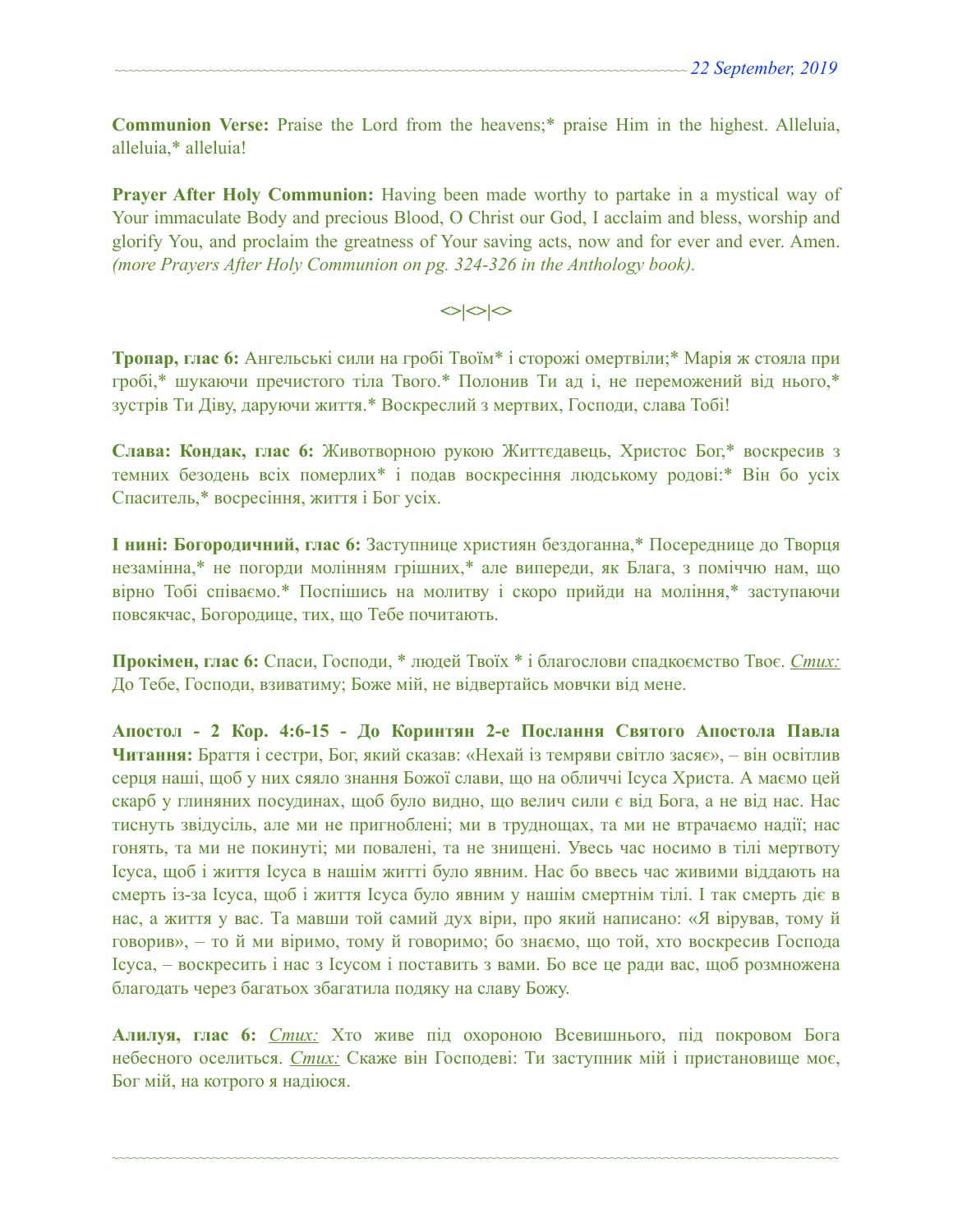**Євангеліє - Мт 22:35-46 -** У той час один із них, законоучитель, спитав його, спокушаючи: "Учителю, котра найбільша заповідь у законі?" Він же сказав до нього: "Люби Господа, Бога твого, всім твоїм серцем, усією твоєю душею і всією думкою твоєю: це найбільша й найперша заповідь. А друга подібна до неї: Люби ближнього твого, як себе самого. На ці дві заповіді ввесь закон і пророки спираються." Коли фарисеї були вкупі, Ісус спитав їх: "Що ви думаєте про Христа? Чий він син?" Кажуть йому: "Давидів." Він до них мовить: "Як же Давид у надхненні називає його Господом, кажучи: Господь промовив Владиці моєму: Сідай праворуч мене, доки не покладу твоїх ворогів тобі під ноги. Коли, отже, Давид його Господом називає, то як він може бути його сином?" І ніхто не міг йому відповісти й слова, і від того дня ніхто не важився більше його запитувати.

**Причасний:** Хваліте Господа з небес,\* хваліте Його на висотах. Алилуя, алилуя, алилуя!

**Молитва По Святім Причастю:** Таїнственно удостоївшись бути причасником Твого пречистого тіла і чесної крови, Христе Боже, оспівую і благословлю, поклоняюся, і славлю, і величаю спасіння Твої, Господи, нині і повсякчас, і на віки вічні. Амінь. *(більше Молитов По Святім Причастю на ст. 80-87 в маленькій книжечці "Божественна Літургія")*.

## ANNOUNCEMENTS

✦**HAPPY BIRTHDAY** to ROBERT KNEZACEK, LORRAINE HERCHAK and all those who celebrated their birthdays this past week. May the Lord Our God continue to bless you abundantly and the Holy Mother of God protects you at all times. Многая Літа!

✦**INVITATION:** Our Bishop, Most Rev. Ken (Nowakowski) celebrated his 30th anniversary of Ordination to the Priesthood on 19 August and we want to continue the celebrations! You are cordially invited to thank God for Bishop Ken's vocation and priestly life at the Vespers service on **Saturday, 5 October** at our Cathedral parish at **6:00 pm.** There is no charge for the reception meal following the Vespers, however there is limited seating available thus in order to make sure we are prepared to host you please RSVP no later than 28 September to: Fr. Mykhailo Ozorovych Tel: 604.704.5889, [mykhailo.oz@gmail.com](mailto:mykhailo.oz@gmail.com). In lieu of a gift, Bishop Ken has requested donations be made to Holy Eucharist Cathedral for further beautification of the church.

✦**PRAYER REQUEST:** Please keep in your prayers SYLVIA KELLY, EVE BRUCE-LOCKHART and other members of our parish, our family and friends who are ailing, in hospitals, nursing homes and those who are not able to join actively in their community.

✦**ST. NICHOLAS BOOK STORE:** The Divine Liturgy An Anthology of Worship - **\$25**; "Christ Our Pascha" Catechism of the Ukrainian Catholic Church/"Христос Наша Пасха" Катехизм Української Католицької Церкви - **\$25**; "Sing to Our God" hymn book - **\$15**;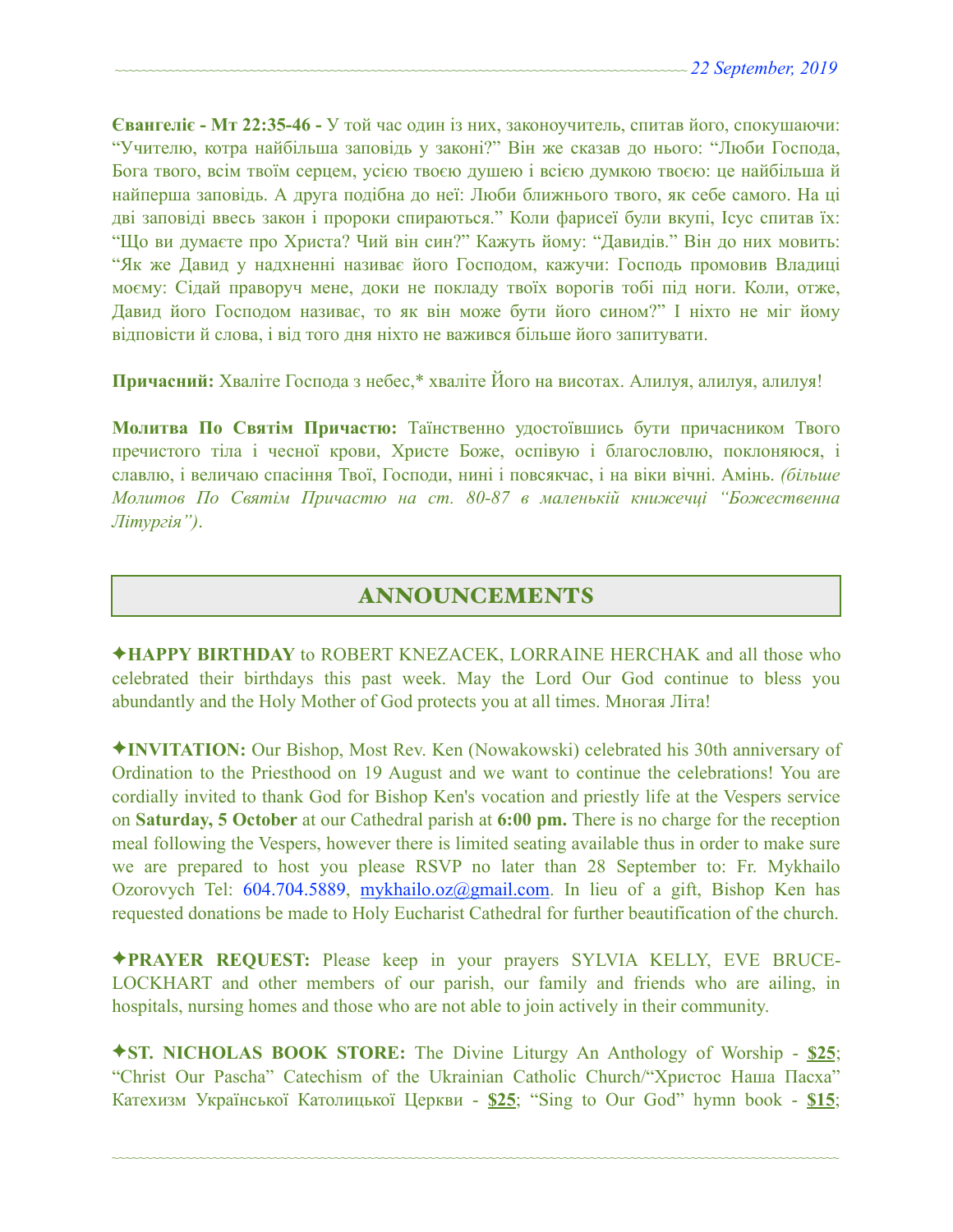Молитовник "Прийдіте Поклонімся" - **\$10;** "The Rosary - The Prayer Rule of the Mother of God in the Ukrainian Catholic Church" - **\$10.** 

✦**PARISH CALENDAR OF BIRTHDAYS & ANNIVERSARIES:** If you would like to be included in our Parish Calendar of Birthday and Anniversary celebrations, please put date in our calendar located at the church vestibule. Each week, we will list the names in our parish bulletin so we can celebrate these happy occasions together!

✦**JOIN OUR CHOIR:** Do you enjoy singing? Please consider joining our St Nicholas Parish Choir and remember that we ALWAYS looking for new members! Contact Motria Koropecky for details at 250.658.3051.

✦**CATECHISM ANNOUNCEMENT:** "*And they were bringing to Him also the infants, in order that He may be touching them; but after the disciples saw it, they rebuked them. But Jesus called them to Himself and said, Let alone the little children to come to Me, and cease hindering them; for of such is the kingdom of God*." We are happy to welcome all children to our St. Nicholas The Wonderworker catechism program. Weekly classes are scheduled Sunday morning during Divine Liturgy. We want your children to learn more about their Catholic faith, sacred scripture, feast days, and religious practices and customs of the Ukrainian Catholic church. If you have any questions, please do not hesitate to contact Marian Chalifoux at 250.507.1005.

✦**THRIFTY'S PRE-PAID FOOD CARDS -** We all have to buy groceries. Why not have 6% of it returned back to the church at no extra charge! Cards are available in \$100, \$200, and \$500 denominations. Talk to Alec after today's liturgy to pre- order your cards. We need to sell A LOT of them! We encourage you to consider purchasing them for yourselves as gifts too.

✦**BE A STEWARD:** Have you ever wondered what more can you do to help our parish? Here are some suggestions: **Steward** of property security; **Steward** of grounds cleaning; **Steward** of cleaning church; **Steward** of church linen; **Steward** of outreach; **Steward** of caring; **Steward** of prayer; **Steward** of service. Quite often, our homebound or senior members, once active in their younger years, want to find purpose in their senior years. It's not only about doing but about "BEING" present to others. Contact Fr. Yuriy **OR** Darlene DeMerchant for more information. You will be amazed how "BEING" can make a difference.

✦**PARISH LIBRARY:** please visit our parish library and browse through the books on spirituality, church history, iconography, history of the Ukrainians in Canada, children's books and more… The library is located in the church vestibule. Please use a library book sign out form when borrowing a book.

✦**SUNDAY COFFEE VOLUNTEERS** act as hosts and serve light refreshments following the Sunday morning Divine Liturgy, providing an opportunity for the faithful to socialize with friends and visitors following their shared worship experience. We thank all of our parishioners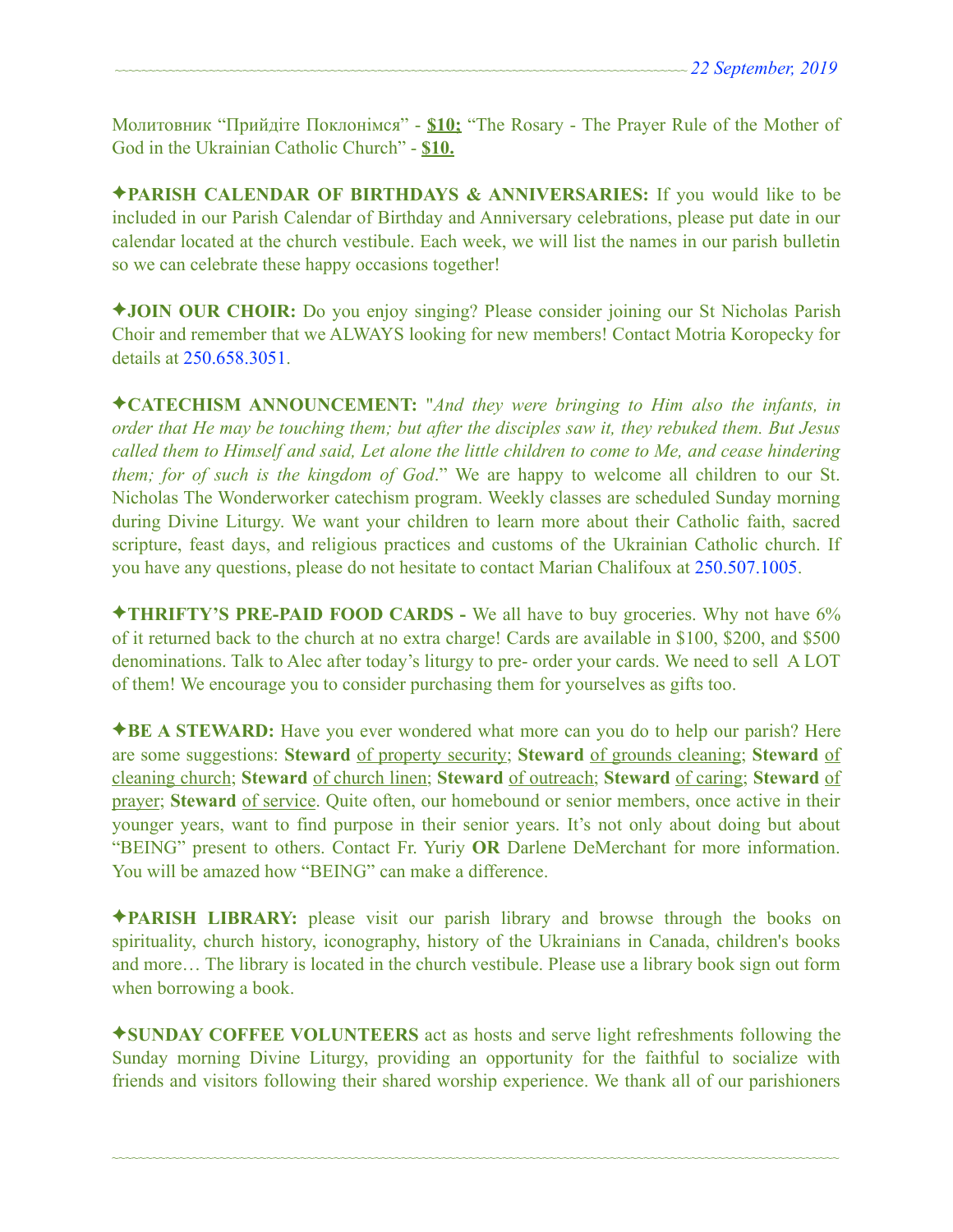who kind volunteer to serve refreshments. Whether you are new to the Parish, or are a long-time members, please join us for coffee. Please speak with Robert if you would like to volunteer.

✦**WE SHARE THE AIR:** Please keep it healthy and fragrant free. Someone in this area is scent-sitive. The chemicals used in scented products can make some people sick, especially those with fragrance sensitivities, asthma, allergies and other respiratory ailments. PLEASE DO NOT \*wear perfume, cologne, lotion, aftershave and other fragrances; \*USE unscented personal care products. Be Sensitive to Others. Thank you for your understanding. *St. Nicholas parish.* 

✦**SEPTEMBER 15 DONATIONS** - Coffee: \$36.25; Vigil lights: \$24.65; Loose collection: \$40.00; Envelope collection: \$377.00; Pre-authorized donations Sept 9 to Sept 15: \$120.00 **TOTAL: \$597.90.** May God bless and reward you abundantly for your generosity!

# POPE OFFERS PAT-ON-THE-BACK FOR UKRAINIAN, RUSSIAN PRISONER EXCHANGE

 On Sunday Pope Francis gave a shout-out to Ukraine and Russia for their recent exchange of 70 prisoners, voicing not only happiness for those set free but hope that the gesture will help bring an end to the ongoing conflict between the two nations.

 "Last week a long-awaited exchange of prisoners between the Russian Federation and Ukraine took place," the pope said during his Sept. 15 Angelus address, adding that he is happy for those who have been freed, "and who have been able to embrace their loved ones again."

 "I continue to pray for a rapid end to the conflict and for lasting peace in eastern Ukraine," he said.

 On Sept. 7, Ukraine and Russia exchanged some 70 prisoners in a bid to ease tensions between the two nations sparked by Russia's 2014 annexation of Crimea. Conflict immediately broke out between Ukrainian soldiers and Russian separatists. To date, roughly 13,000 people have died and 17 million have been displaced as a result of the lingering war.

 As part of last Saturday's exchange, some 35 Ukrainian prisoners were released, including 24 sailors captured by the Russian navy while attempting to sail through the Kerch Strait near Crimea last November, an incident which caused international backlash. Ukraine also set free 35 Russian prisoners they had detained.

 During a Sept. 11 press briefing at the close of the Sept. 2-10 annual synod of bishops for the Ukrainian Greek Catholic Church, this year held in Rome, Major Archbishop Sviatoslav Shevchuk said his church lended a hand in negotiating the deal.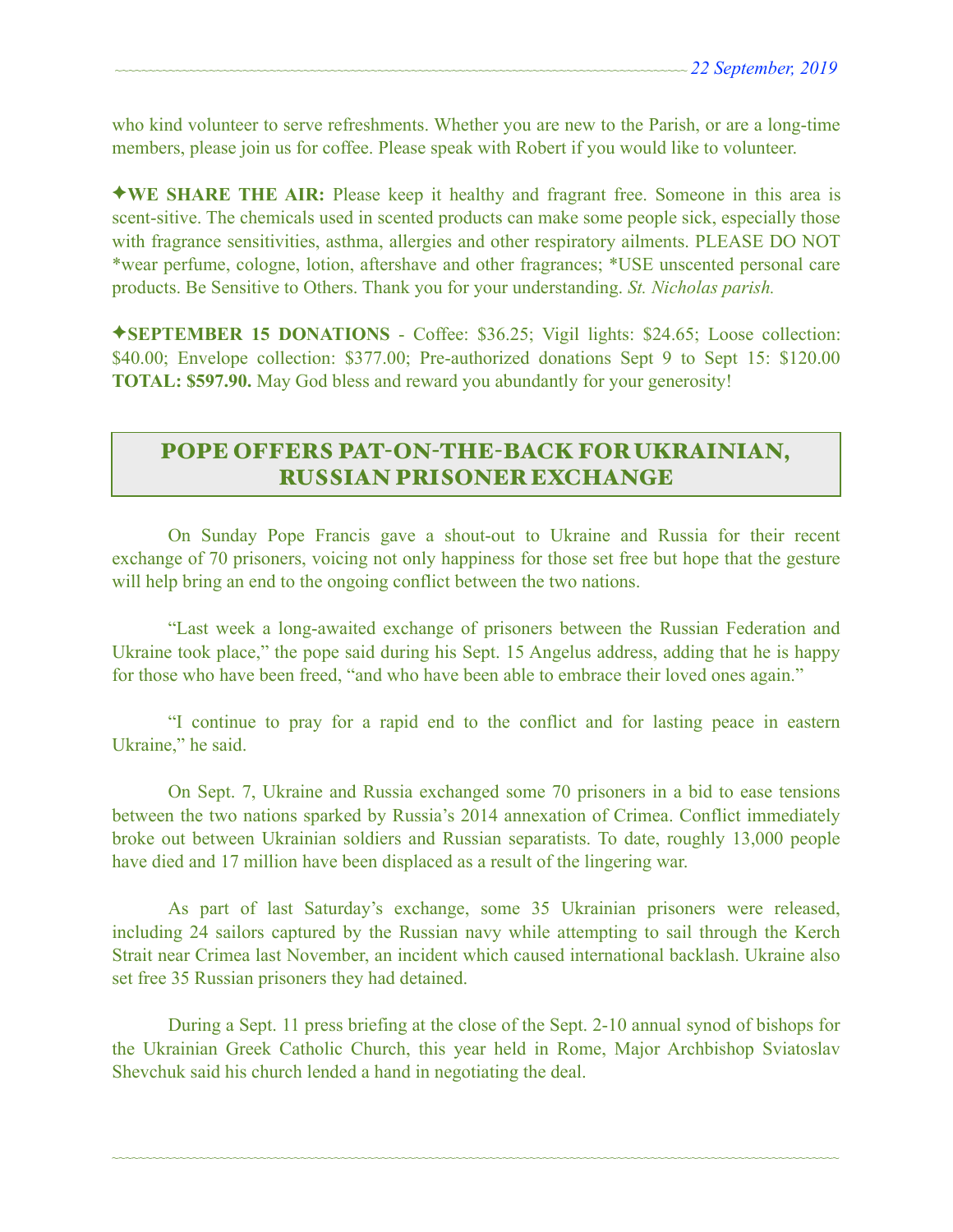"We collaborated at all levels to free the prisoners," he said, but lamented that an exchange was necessary, saying, "human life cannot be used as a bargaining chip."

 Speaking of the 24 sailors who were imprisoned, Shevchuk noted that they had been declared innocent, promoting the United States to increase sanctions against Russia over their continued detainment.

 "They should have simply been released, not exchanged," he said, but voiced his joy that they and several other prisoners were finally released.

 "We have suffered with all those who are prisoners of war or hostages of this persecution, which unfortunately is lived daily in the current political context of Russia," Shevchuk told journalists.

 He voiced his hope that more, similar, arrangements can be made in the future, noting that there are still more than 100 people waiting to be freed.

 "We all want peace, but a just peace. Not an imitation of peace," he said, insisting that various levels of politics often suffer from the "great sickness of imitating processes" which in reality don't exist.

 As negotiations continue, Shevchuk cautioned that the value of human life must be placed above political interests, saying that to use a person, prisoner or not, as a pawn in a political game "is not human, it is not Christian."

 "Human life cannot be a bargaining chip to exchange," he said, adding that if economic interests such as avoiding sanctions, and diplomatic "games" become more important than human life, "then the world, democracy, Europe, are in grave danger."

 "We are very happy that these people were freed," he said, adding that the Greek Catholic Church in Ukraine "will do everything in our power" to help facilitate the release of those who remain in detention.

[cruxnow.com](http://cruxnow.com)

# UKRAINIAN CATHOLICS WRAP UP SYNOD AND LEAVE ROME WITH A MISSION

When 12 Greek Catholic bishops from Ukraine met with the Emeritus Pope Benedict XVI on Sept. 10, the retired pontiff invited them to be a force for unity in today's "increasingly fractured and divided world."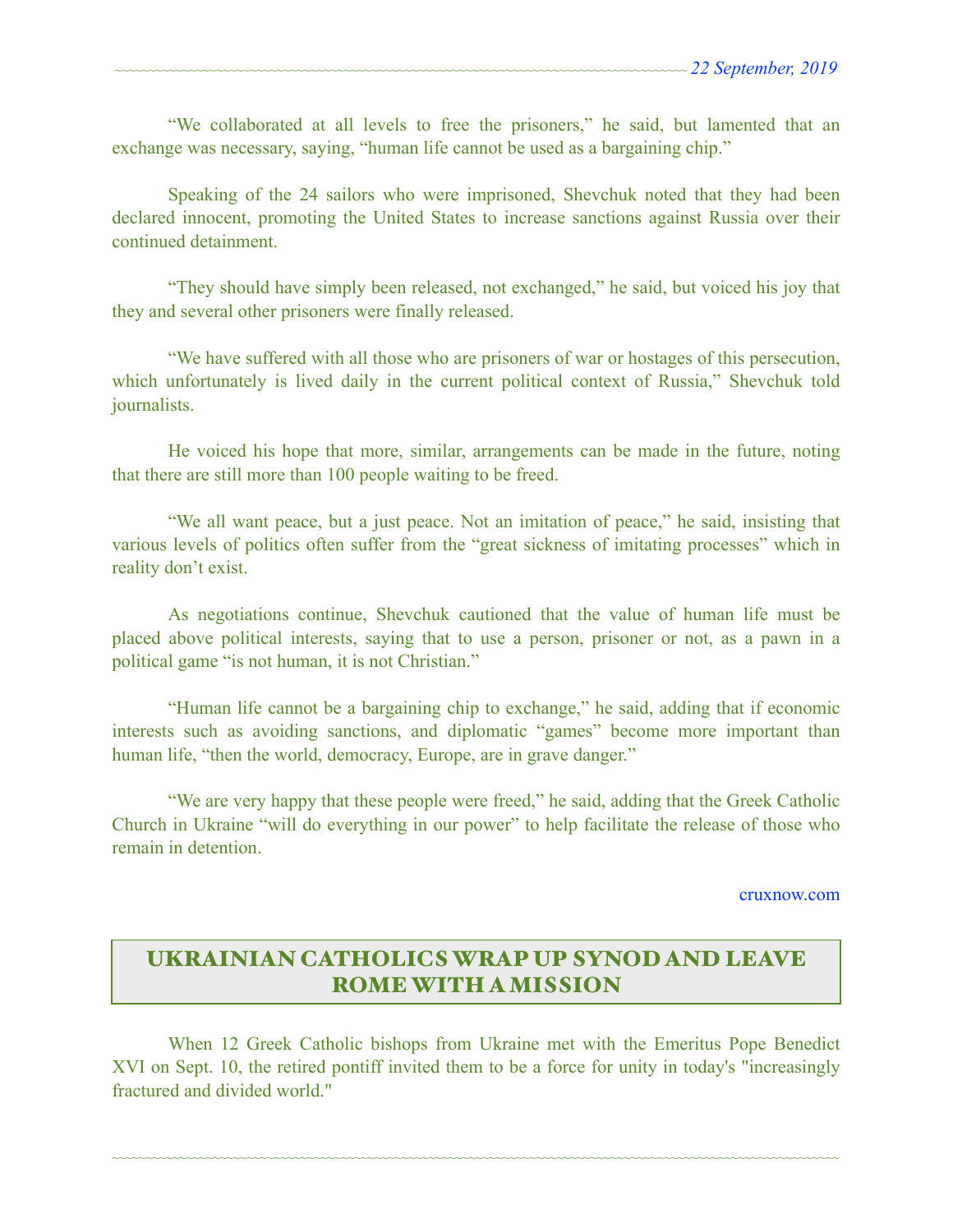Benedict, and other Vatican leaders, had a particular part of the world in mind.

 Located on the fault line between East and West, Ukraine is the epicenter of tensions that have not spared the region's Catholic and Orthodox Christian churches.

 But, strengthened by the ties forged in Rome in the past week, in which 47 bishops of the largest Eastern Catholic church met in Rome, including 10 from the U.S. and Canada, Ukraine's Greek Catholics are poised to become the Vatican's voice in Eastern Europe.

 "He made a crown out of all the experiences we have lived in these days," said Sviatoslav Shevchuk, archbishop of the Greek Catholic Church in Ukraine, of Benedict during a press conference at the Vatican the following day.

 "The Emeritus Pope voiced his deep concern for the militarization of the Eastern Front," Shevchuk said. "It awakens in him the bad memories of the time preceding the First and Second World Wars."

 The political situation in Ukraine escalated sharply in 2014 after Russia annexed Crimea and sent troops to support a rebellion in the eastern part of the country. Since then, a surge of violence, coupled with rising poverty levels and the ecological consequences of the 1986 Chernobyl disaster, have contributed to a brewing humanitarian crisis in Ukraine.

 Despite lingering resentments from persecution under the Soviets, the Catholic community in Ukraine has already been influential in cooling tensions between Ukrainian nationalists and separatists loyal to Moscow.

 On Sept. 7, Kyiv and the Kremlin exchanged 35 war prisoners, a deal that, Shevchuk maintains, would not have been possible without the intervention of the Catholic Ukrainian community.

 "We collaborated at all levels to free the prisoners," he said, while adding that "human life cannot be used as a bargaining chip."

 Ukraine's Greek Catholics could also act as a valuable mediator for Europe's increasingly fragmented Orthodox Christian churches.

 Over the summer, the Orthodox Church in Ukraine formalized its divorce from the Russian Patriarchate by declaring itself independent. It has been defined as one of the most important schisms in the Orthodox world in history, with major repercussions in Orthodox communities all over the world. More recently, the European Russian Orthodox, an independent archdiocese originally made up of exiles from Communism, voted on Sept. 7 in favor of aligning themselves with Russia.